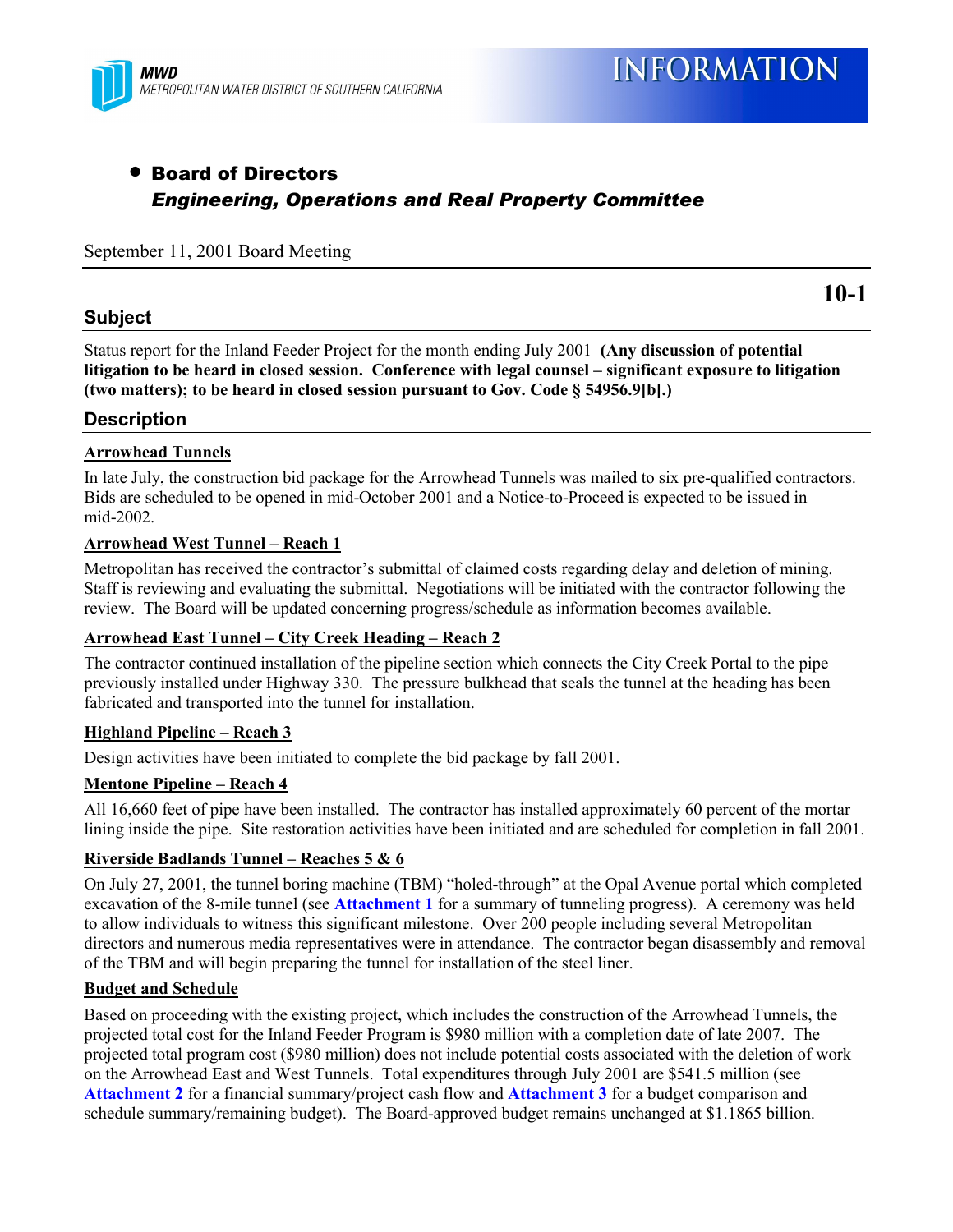### **Policy**

Board Request

## **Fiscal Impact**

Refer to the attachments.

8/9/2001 *Roy L. Wolfe Date*

*Manager, Corporate Resources*

*Ronald R. Gastelum*

*Chief Executive Officer*

8/23/2001 *Date*

**Attachment 1 - Riverside Badlands Tunneling Progress** 

**Attachment 2 - Financial Summary/Project Cash Flow** 

# **Attachment 3 - Budget Comparison and Schedule Summary/Remaining Budget**

BLA #1084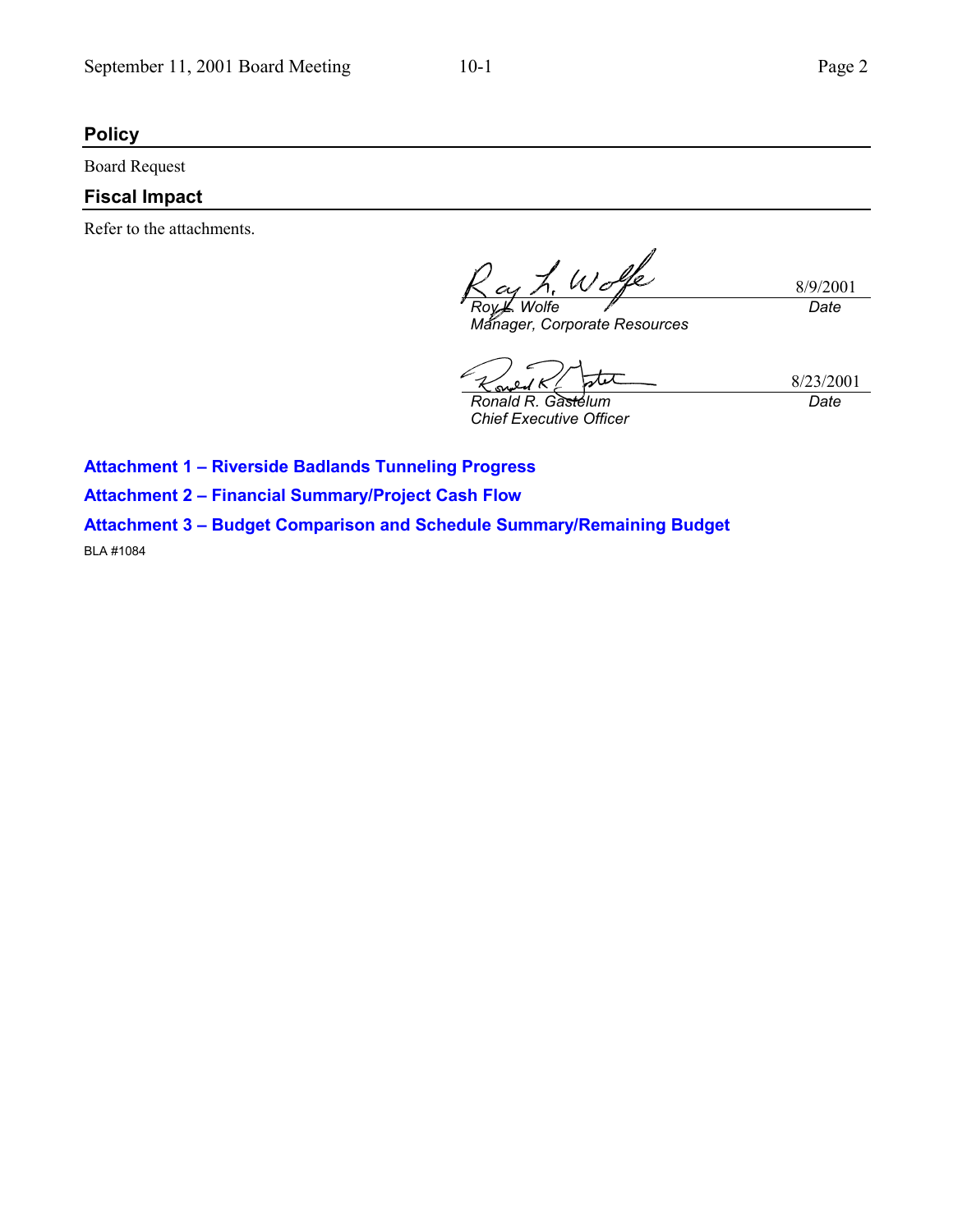September 11, 2001 Board Meeting 10-1 Attachment 1, Page 1 of 1



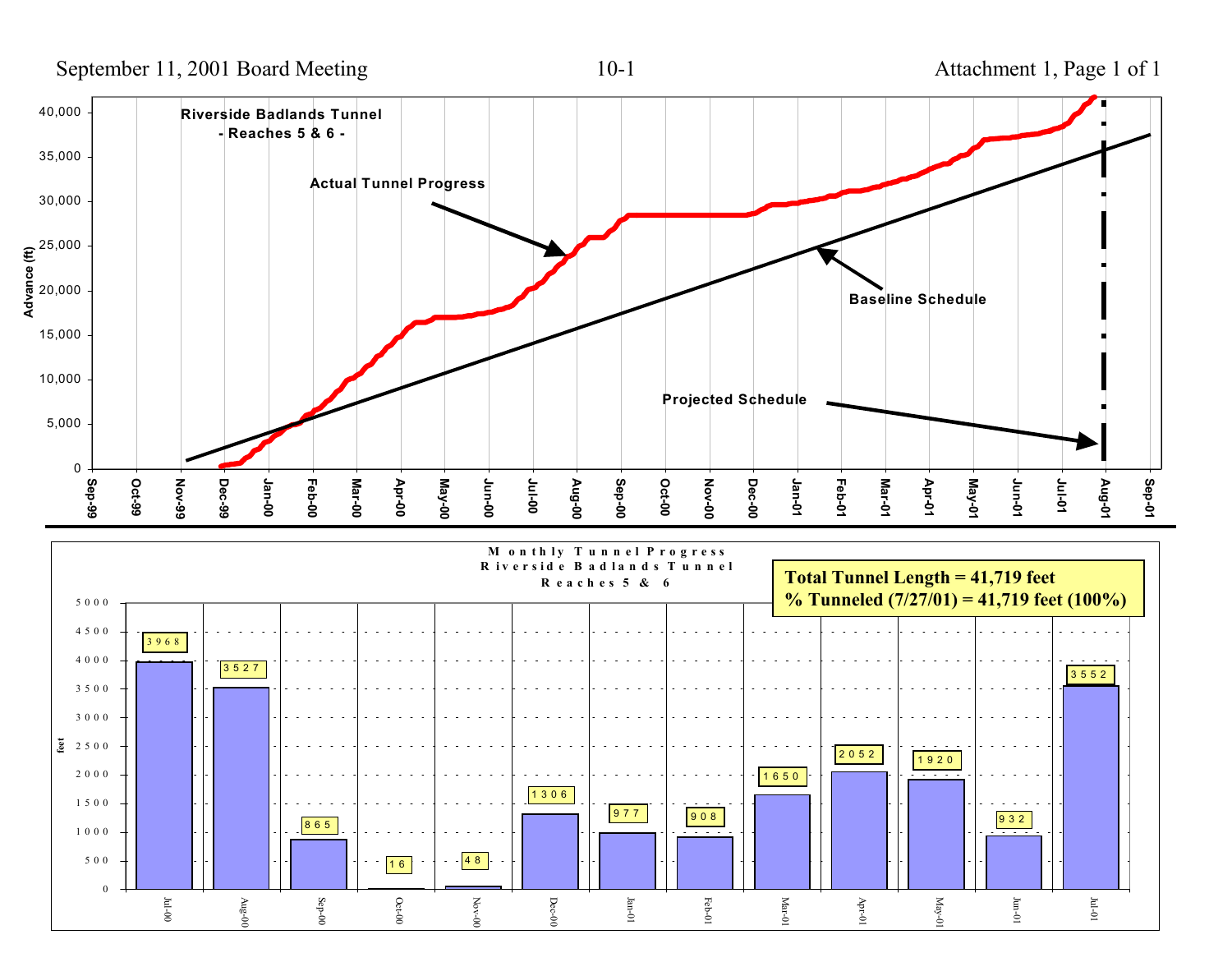

1. Based on knowledge of current field conditions.

0

200

400

600

800

1,000

1,200

1,400

# **Project Cash Flow**

 $\sim 10^{-1}$ 

 $\omega = \omega - \omega$ 

Projected Total Cost

**Exp <sup>e</sup> <sup>n</sup> d <sup>e</sup> d \$541.5**



Land: \$54.4M(5.5%)

Program Mgmt: \$33.1M

Design: \$62.4M (6.4%)

(3.3%)

QC & Inspection: \$90.0M

(9.2%)